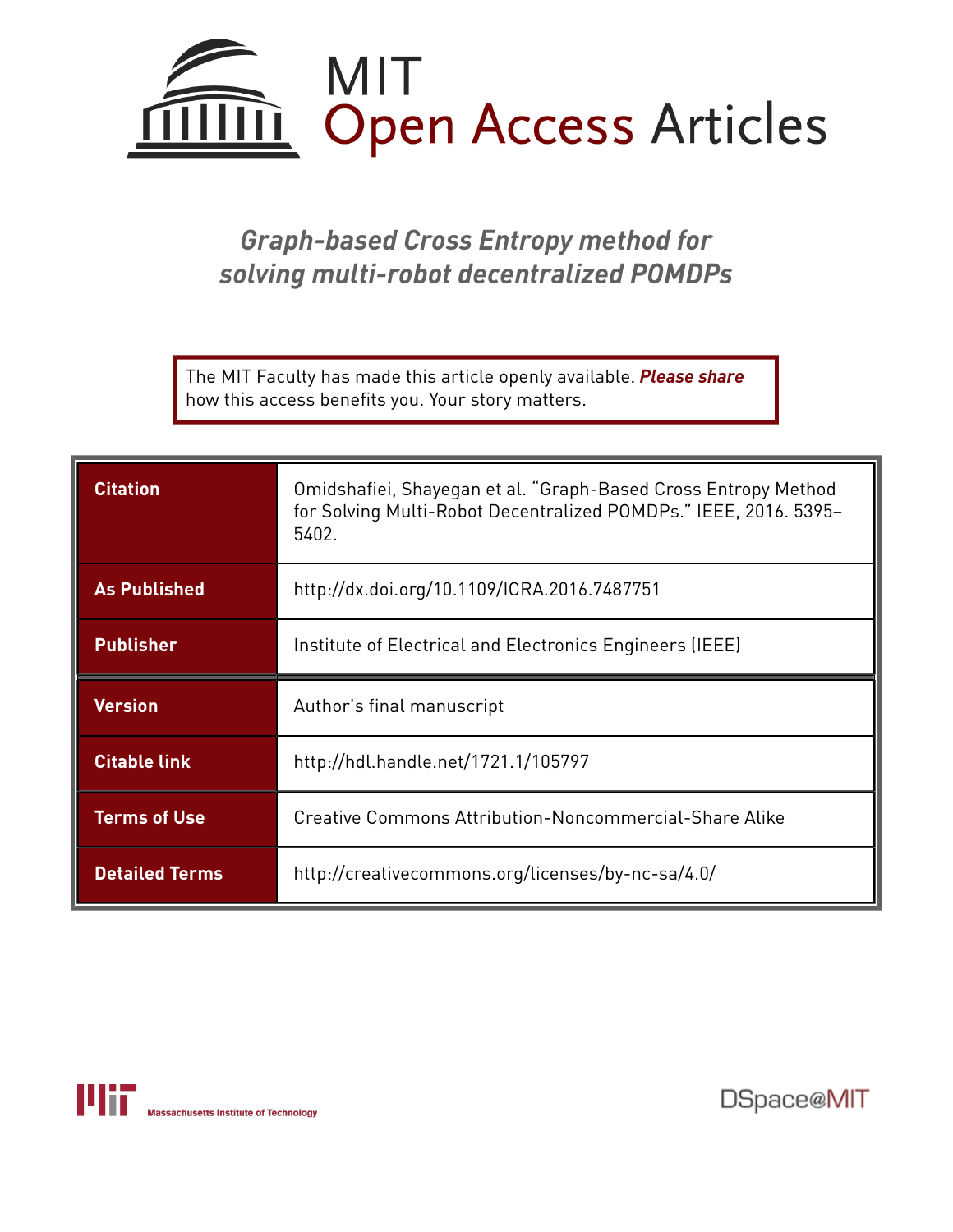# Graph-based Cross Entropy Method for Solving Multi-Robot Decentralized POMDPs

Shayegan Omidshafiei<sup>1</sup>, Ali-akbar Agha-mohammadi<sup>2</sup>, Christopher Amato<sup>3</sup>, Shih-Yuan Liu<sup>1</sup>, Jonathan P.  $\mathrm{How}^1$ , John Vian<sup>4</sup>

*Abstract*— This paper introduces a probabilistic algorithm for multi-robot decision-making under uncertainty, which can be posed as a Decentralized Partially Observable Markov Decision Process (Dec-POMDP). Dec-POMDPs are inherently synchronous decision-making frameworks which require significant computational resources to be solved, making them infeasible for many real-world robotics applications. The Decentralized Partially Observable Semi-Markov Decision Process (Dec-POSMDP) was recently introduced as an extension of the Dec-POMDP that uses high-level macro-actions to allow largescale, asynchronous decision-making. However, existing Dec-POSMDP solution methods have limited scalability or perform poorly as the problem size grows. This paper proposes a cross-entropy based Dec-POSMDP algorithm motivated by the combinatorial optimization literature. The algorithm is applied to a constrained package delivery domain, where it significantly outperforms existing Dec-POSMDP solution methods.

#### I. INTRODUCTION

Consider the problem of unmanned underwater exploration using a fleet of autonomous robots. This can be posed as a complex decentralized decision-making problem, where each robot must not only decide which region of the domain to explore, but also which route to take to complete the task efficiently. Additionally, the robots operate in an uncertain environment, using noisy sensors to detect their surroundings, and have limited or no communication with each other during execution. This team of robots must cooperate to achieve their joint task, while considering the sources of uncertainty present in the domain.

This problem, in its most general form, can be posed as a Decentralized Partially Observable Markov Decision Process (Dec-POMDP) [4], [18]. The Dec-POMDP is a sequential, synchronized decision-making framework which extends the single-robot POMDP to decentralized, multi-robot domains.

Due to the decentralized nature of Dec-POMDPs, POMDP algorithms cannot be easily extended to solve them; finding the optimal solution for a finite-horizon Dec-POMDP is NEXP-complete, and the infinite-horizon problem is undecidable [9]. Numerous algorithms have emerged for obtaining exact solutions for finite-horizon Dec-POMDPs and approximate solutions for the infinite-horizon case [5], [8], [10]–[12], [18], [20], [21], [25], [27], [28]. Despite this, the complexity of Dec-POMDPs and high-memory requirements for large domains limit the applicability of these solution methods to small problems [8], [9], [28].

Dec-POMDPs are computationally difficult to solve as they suffer from the curses of dimensionality and history. To improve scalability, recent efforts have cast Dec-POMDPs into higher-level frameworks which use macro-actions (MAs): temporally-extended actions that have successfully aided representation and solution in single robot MDPs and POMDPs [1], [13], [14], [26]. In [3], [6], [7], integration of MAs into Dec-POMDPs was presented, though until recently selection and design of MAs relied on a human domain expert.

Principled integration of automatically-generated MAs into Dec-POMDPs was considered in [22], which introduced the Decentralized Partially Observable Semi-Markov Decision Process (Dec-POSMDP) as well as a heuristics-based solution method (Masked Monte Carlo Search). The Dec-POSMDP is an inherently asynchronous decision-making framework that is well-suited to real-world robotics applications. In real-world settings, asynchronous decision-making is critical in scenarios where the cost of idling robots (in order to synchronize their decision-making) is high.

This paper provides an extension of the work presented in [22]. The main contribution of this paper is the Graph-based Direct Cross-Entropy method (G-DICE), a Dec-POSMDP solution algorithm with probabilistic convergence guarantees. This paper also presents more rigorous definitions of many of the Dec-POSMDP concepts introduced in the earlier work, and complexity analysis for G-DICE. Experiments conducted for a package delivery domain are presented and compared to the results from [22], showing significant improvement in solution quality provided by the proposed algorithm.

# II. PROBLEM STATEMENT

This section introduces the decentralized decision-making under uncertainty problem as a Dec-POMDP and formally defines its transformation into a MA-based Dec-POSMDP.

#### *A. Dec-POMDPs*

The Dec-POMDP [9] is a sequential decision-making problem where multiple robots operate under uncertainty based on different streams of observations. At each step, every robot chooses an action (in parallel) based purely on its local observations, resulting in an immediate reward and an observation for each individual robot based on stochastic (Markovian) models over continuous state, action, and observation spaces.

<sup>\*</sup>This work was supported by The Boeing Company.

<sup>1</sup>Laboratory for Information and Decision Systems (LIDS), MIT, Cambridge, MA 02139, USA {shayegan, syliu, jhow}@mit.edu

<sup>&</sup>lt;sup>2</sup>Qualcomm Research, San Diego, CA, 92121, USA aliagha@qualcomm.com

<sup>3</sup>Department of Computer Science, University of New Hampshire, Durham, NH 03824, USA camato@cs.unh.edu

<sup>4</sup>Boeing Research & Technology, Seattle, WA 98108, USA john.vian@boeing.com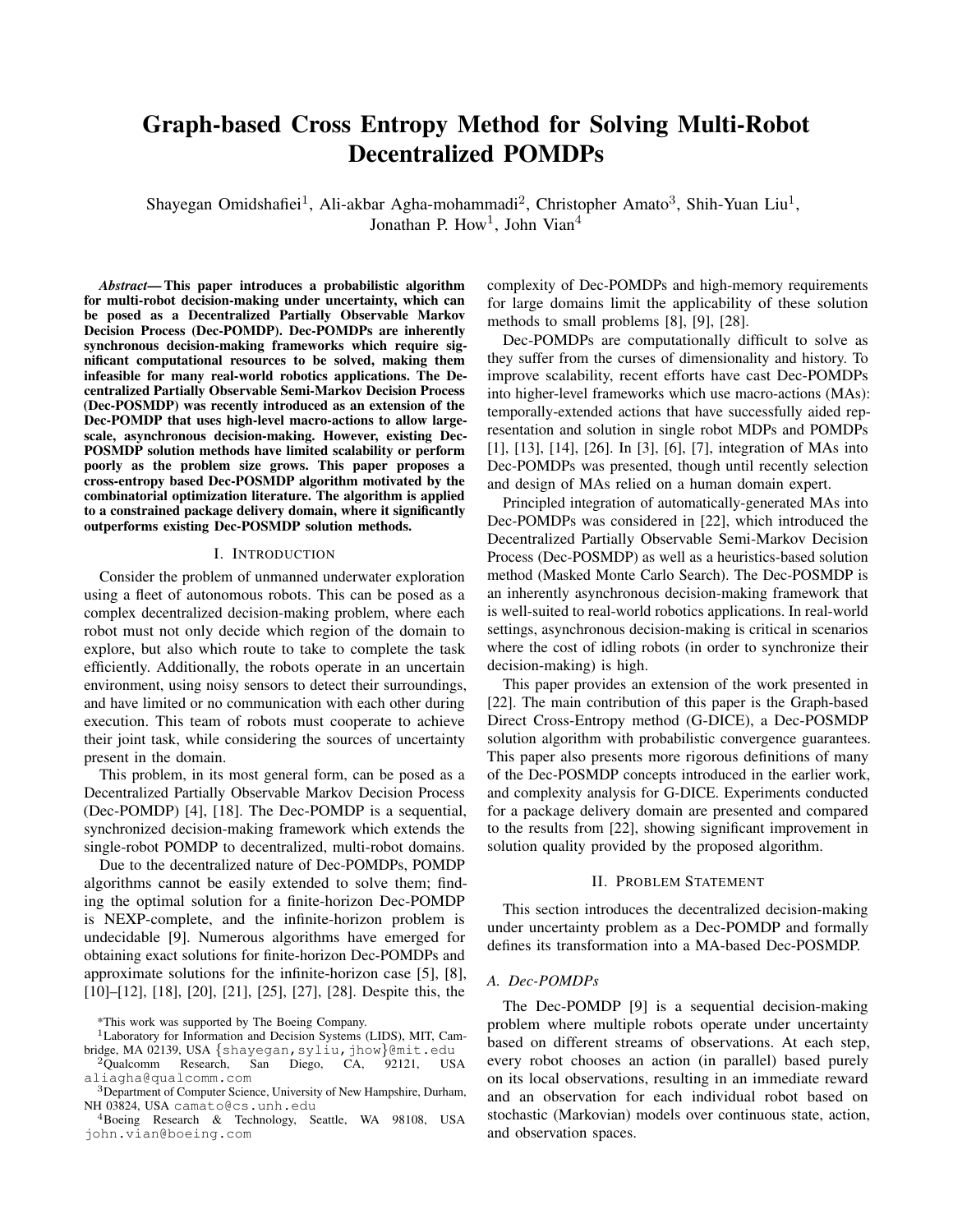<span id="page-2-1"></span>

(a) The selected MA,  $\pi^{(i)}$ , for each robot *i* is itself a low-level policy mapping the robot's history of action-observations  $H^{(i)}$ to its next low-level (primitive) action,  $u^{(i)} \in \mathbb{U}.$ 

(b) High-level tree-based policy,  $\phi^{(i)}$ , with nodes  $q^{(i)}$  representing the MAs the robot should execute and edges representing the MA-observation the robot receives after the MA execution.

(c) Graph-based controllers (or FSAs) are used to compress policy representation, reducing the size of the policy search space and allowing execution in infinitehorizon domains.

Fig. 1: Overview of hierarchical decision-making using the Dec-POSMDP. The above illustrates policy,  $\phi^{(i)}$ , for the *i*-th robot. Each robot's policy is represented as a high-level graph-based controller (right), which can be considered a compression of a tree-based policy over MAs (middle). Each MA is, in turn, a low-level policy (left).

The Dec-POMDP model used in this paper is defined as<sup>[1](#page-2-0)</sup>:

- $\mathbb{I} = \{1, 2, \dots, n\}$  is the set of robots, which may be heterogeneous.
- $\overline{\mathbb{S}} = \overline{\mathbb{X}} \times \mathbb{X}^e$  is the joint super-state space, where  $\mathbb{X}^e$  is the environment state (e-state) and  $\bar{\bar{\mathbb{X}}} = \times_i \mathbb{X}^{(i)}$  is the joint state space of the robots. Note that  $X^e$  is a finite set describing the state of the environment (for instance, the location of packages in a warehouse).  $\mathbb{X}^{(i)}$  denotes the continuous state space of the  $i$ -th robot.
- $\overline{\mathbb{U}} = \times_i \mathbb{U}^{(i)}$  is the set of continuous joint actions, where  $\mathbb{U}^{(i)}$  is the set of actions for the *i*-th robot.
- $P(\bar{s}'|\bar{s}, \bar{u})$  is the joint state transition probability density function, indicating the team's probability of transitioning to state  $\bar{s}' \in \bar{\mathbb{S}}$  when joint action  $\bar{u} \in \bar{\mathbb{U}}$  is taken in state  $\bar{s} \in \bar{\mathbb{S}}$ .
- $\overline{R}$  :  $\overline{\mathbb{S}} \times \overline{\mathbb{U}} \to \mathbb{R}$ , is the joint reward function, denoting the reward for being in joint state  $\bar{s} \in \bar{S}$  and taking the joint action  $\bar{u} \in \bar{U}$ .
- $\overline{\Omega} = \times_i \Omega^{(i)} = \overline{\mathbb{Z}} \times \overline{\mathbb{Z}}^e$  is the set of continuous joint observations obtained by the robots, where  $\bar{Z} = \chi_i Z^{(i)}$ and  $\bar{\mathbb{Z}}^e = \times_i \mathbb{Z}^{e(i)}$ . Note that  $\Omega^{(i)} = \mathbb{Z}^{(i)} \times \mathbb{Z}^{e(i)}$  is the set of observations obtained by the  $i$ -th robot, and  $o^{e(i)} \in \mathbb{Z}^{e(i)}$  is the environmental observation (e-obs) that is a function of the e-state  $x^e \in \mathbb{X}^e$ .
- $P(\bar{o}|\bar{s}', \bar{u})$  is the joint observation probability density function, denoting the probability of seeing joint observation  $\bar{o} \in \bar{\Omega}$  given joint action  $\bar{u} \in \bar{\mathbb{U}}$  which resulted in joint state  $\overline{s}' \in \overline{\mathbb{S}}$ .
- $\gamma \in [0, 1]$  is a discount factor on rewards, used to prioritize actions which yield earlier rewards.

<span id="page-2-0"></span><sup>1</sup>The typical Dec-POMDP definition does not include factored states [18].

The full action-observation history is then defined as

$$
\breve{H}_t^{(i)} = \{ \breve{o}_0^{(i)}, u_0^{(i)}, \breve{o}_1^{(i)}, u_1^{(i)}, \cdots, \breve{o}_{t-1}^{(i)}, u_{t-1}^{(i)}, \breve{o}_t^{(i)} \}, \quad (1)
$$

where  $\check{o}^{(i)} \in \Omega^{(i)}$ . The policy,  $\eta^{(i)}$ , for the *i*-th robot is defined as a mapping from the full action-observation history to the next action the robot should take,  $u_t^{(i)} = \eta^{(i)}(\check{H}_t^{(i)})$ . The collection of policies for all the robots is referred to as the joint policy,  $\bar{\eta} = {\eta^{(1)}, \eta^{(2)}, \cdots, \eta^{(n)}}$ .

The joint value of a given joint policy  $\bar{\eta}$  starting from an initial joint belief (or state distribution)  $\bar{b} = P(\bar{s})$  is defined as the discounted sum of joint rewards,

$$
\bar{V}(\bar{b};\bar{\eta}) = \mathbb{E}\left[\sum_{t=0}^{\infty} \gamma^t \bar{R}(\bar{s}_t, \bar{u}_t) | P(\bar{s}_0) = \bar{b}; \bar{\eta}\right].
$$
 (2)

The solution to the Dec-POMDP is the optimal joint policy

<span id="page-2-2"></span>
$$
\bar{\eta}^* = \arg\max_{\bar{\eta}} \bar{V}(\bar{b}; \bar{\eta}). \tag{3}
$$

# *B. Dec-POSMDPs*

The Dec-POMDP is a general framework for multi-robot decision-making problems. However, due to its reliance on primitive (low-level) actions, it is typically infeasible to use for large problems [8], [9], [28]. The use of primitive actions also enforces synchronized decision-making amongst the robots, which is limiting in real-world scenarios. This motivates the need for the Dec-POSMDP [22], which is a belief-space framework allowing tractable solving of large-scale planning problems by using automatically-generated MAs.

Macro-action  $\pi^{(i)}$  for the *i*-th robot provides a mapping from the robot's action-observation history to the next action it should take,  $u_t = \pi^{(i)}(H_t^{(i)})$ , similar to the policy  $\eta^{(i)}$  defined in the previous section. MAs have probabilistic completion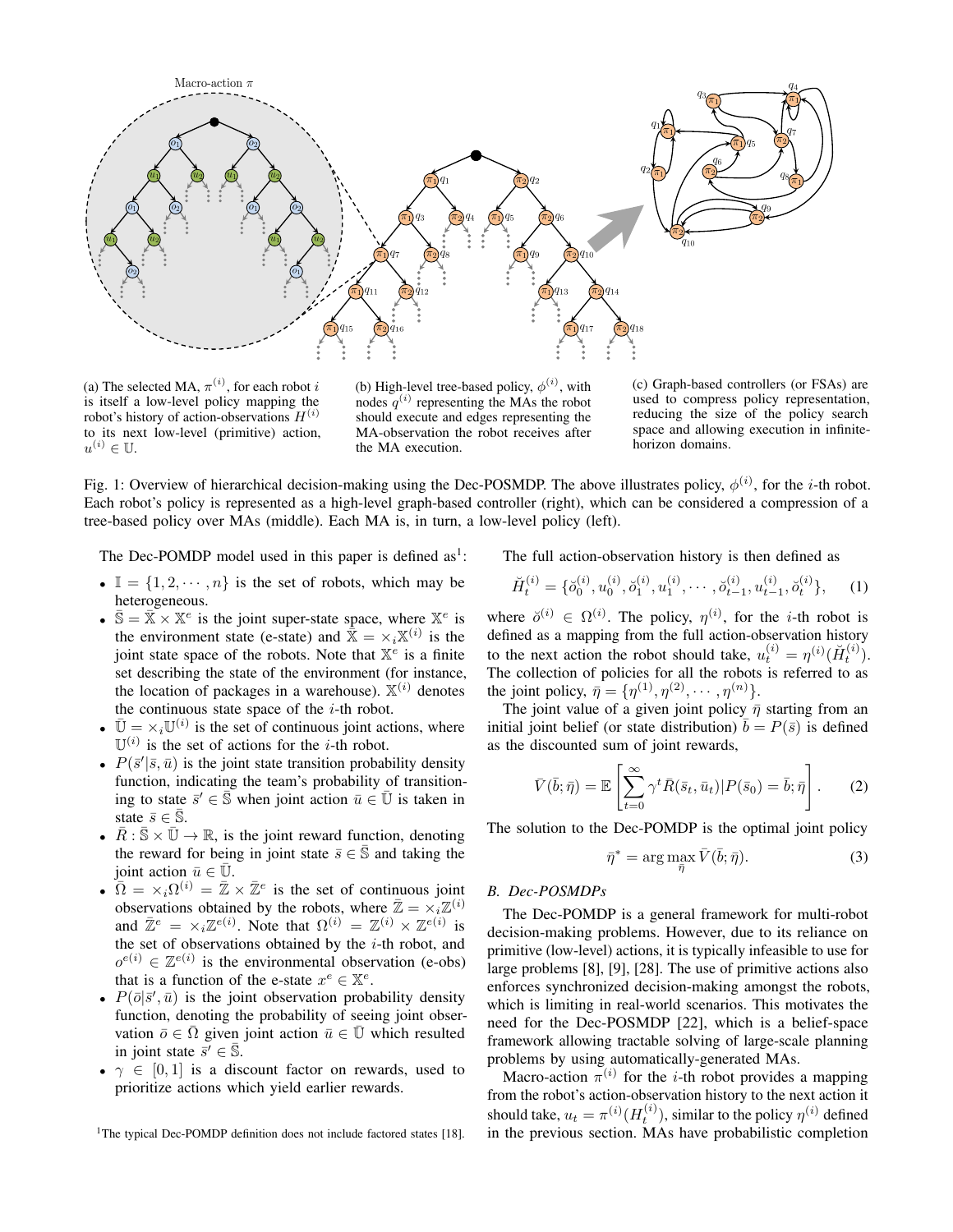times and success rates, meaning that the Dec-POSMDP is an inherently asynchronous, semi-Markovian decision-making framework as the robots' actions take varying amounts of time to complete.

Each MA is considered to be successfully executed when it takes a robot from an initial belief, b, to an  $\epsilon$ -neighborhood of a milestone (or goal) belief,  $\check{b}^{goal}$ . This  $\epsilon$ -neighborhood is referred to as a *goal belief node* for the MA, and is denoted  $B^{goal} = \{b : ||b - \check{b}^{goal}|| \leq \epsilon\}.$  A detailed discussion of belief nodes is presented in [22].

To allow implementation of MAs in decentralized decisionmaking frameworks, three properties are required for each MA,  $\pi$ , at any initial belief state, b:

- 1) The value of the MA,  $V(b; \pi)$ . This is necessary when the MA takes the environmental state into account and abstracts these values into a generalized one-step joint reward R for the team. In practice,  $V (b; \pi)$  is also useful for efficient, high-level simulations of MAs when searching for joint policies.
- 2) The probabilistic completion time of the MA,  $T(B^{goal}|b; \pi)$ . This is necessary for appropriate discounting of each MA's reward, since the MAs take different amounts of time to complete.
- 3) The success probability of the MA,  $P(B^{goal}|b; \pi)$ .

Automatic MA-generation using a graph-based approach is presented in [22], which also details calculation of the aforementioned three characteristic properties for each MA.

The joint MA,  $\bar{\pi} = {\pi^{(1)}, \cdots, \pi^{(n)}}$ , is defined as the collection of MAs being executed by the entire team at a given time. Upon completion of its  $MA$ , each robot  $i$  receives a partial observation of the e-state,  $x^e$ , denoted as the e-obs  $o^{e(i)}$ . In conjunction, the robot has access to its final local belief,  $b^{f(i)}$ , at the end of the MA. This pair (the e-obs and the final belief) is referred to as the MA-observation, defined as  $\ddot{o}^{e(i)} = (o^{e(i)}, b^{f(i)})$  for the *i*-th robot. Assuming  $o^{e(i)}$ changes its value only at the completion of a MA, then  $\delta^{e(i)}$ abstracts all the primitive observations  $o^{(i)}$  within the MA along with the e-obs  $o^{e(i)}$  at the end of the MA.

The Dec-POSMDP framework is defined as follows:

- $\mathbb{I} = \{1, 2, \dots, n\}$  is the set of robots, which may be heterogeneous.
- $\mathbb{B}^{(1)} \times \mathbb{B}^{(2)} \times \ldots \times \mathbb{B}^{(n)} \times \mathbb{X}^e$  is the underlying belief space, where  $\mathbb{B}^{(i)}$  is the set of belief milestones of the i-th robot's MAs
- $\bar{\mathbb{T}} = \mathbb{T}^{(1)} \times \mathbb{T}^{(2)} \dots \times \mathbb{T}^{(n)}$  is MA space, where  $\mathbb{T}^{(i)}$  is the set of MAs for the  $i$ -th robot. Each MA is automatically generated using the procedure outlined in [22].
- $P(\bar{b}', x^{e'}, k | \bar{b}, x^e; \bar{\pi})$  is the transition probability under MAs  $\bar{\pi}$  from  $(\bar{b}, x^e)$  to  $(\bar{b}', x^{e'})$  as described below.
- $\bar{R}^{\tau}(\bar{b}, x^e; \bar{\pi})$  denotes the generalized reward of taking a joint MA  $\bar{\pi}$  at  $(\bar{b}, x^e)$  as described further below.
- $\bullet$   $P(\bar{\delta}^e|\bar{b}, x^e)$  denotes the joint observation likelihood model, where the joint observation vector is  $\bar{\delta}^e$  =  $\{\breve{o}^{e(1)}, \breve{o}^{e(2)}, \cdots, \breve{o}^{e(n)}\}.$
- $\vec{\Phi}^e = {\vec{\delta}^e}$  is the set of all joint MA-observations.
- $\gamma \in [0, 1]$  is a discount factor on rewards.

The MA-history for the  $i$ -th robot is then defined as the

<span id="page-3-0"></span>

Fig. 2: Overview of the Dec-POSMDP sequential decisionmaking process. The *i*-th robot moves from state  $x_0$  through a sequence of MAs,  $\pi_0, \pi_1, \cdots, \pi_k$ . Under each MA, it executes primitive actions  $u_1, \dots, u_{t-1}$  and perceives primitive observations  $o_1, \dots, o_t$ . At the end of each MA, it also obtains environmental observations  $o_0^e, \dots, o_k^e$ .

history of executed MAs and received MA-observations,

$$
\xi_k^{(i)} = \{ \breve{o}_0^{e(i)}, \pi_0^{(i)}, \breve{o}_1^{e(i)}, \pi_1^{(i)}, \cdots, \breve{o}_{k-1}^{e(i)}, \pi_{k-1}^{(i)}, \breve{o}_k^{e(i)} \}.
$$
 (4)

 $\Xi^{(i)}$  denotes the space of MA-histories for the *i*-th robot.

Extending the notion of state transition probabilities from the Dec-POMDP, the transition probability from  $(\bar{b}, x^e)$  to  $(\bar{b}', x^{\epsilon'})$  under joint MA  $\bar{\pi}$  in k timesteps is derived,

$$
P(\bar{b}', x^{e'}, k | \bar{b}, x^{e}; \bar{\pi}) = P(x_{k}^{e'}, \bar{b}'_{k} | x_{0}^{e}, \bar{b}_{0}; \bar{\pi})
$$
\n
$$
= \sum_{x_{k-1}^{e}, \bar{b}_{k-1}} [P(x_{k}^{e'} | x_{k-1}^{e}; \bar{\pi}(\bar{b}_{k-1}))
$$
\n
$$
P(\bar{b}'_{k} | x_{k-1}^{e}, \bar{b}_{k-1}; \bar{\pi}(\bar{b}_{k-1})) P(x_{k-1}^{e}, \bar{b}_{k-1} | x_{0}^{e}, \bar{b}_{0}; \bar{\pi}(\bar{b}_{0}))].
$$
\n(5)

Similarly extending the one-step joint reward  $\overline{R}$  of the Dec-POMDP, the generalized reward of joint MA  $\bar{\pi}$  taken at initial joint belief  $\overline{b}$  and e-state  $x^e$  is defined as

$$
\bar{R}^{\tau}(\bar{b}, x^e; \bar{\pi}) = \mathbb{E}\left[\sum_{t=0}^{\tau-1} \gamma^t \bar{R}(\bar{x}_t, x_t^e, \bar{u}_t) | P(\bar{x}_0) = \bar{b}, x_0^e = x^e; \bar{\pi}\right]
$$
(6)

where  $\tau = \min_i \min_t \{t : b_t^{(i)} \in B^{(i), goal}\}$  is the timestep at which any robot *i* completes its current MA,  $\pi^{(i)}$ .

The solution to the Dec-POSMDP is a joint high-level decentralized policy,  $\overline{\phi} = {\phi^{(1)}, \cdots, \phi^{(n)}}$ , where  $\phi^{(i)}$ :  $\Xi^{(i)} \rightarrow \mathbb{T}^{(i)}$  is the high-level policy for the *i*-th robot, mapping its MA-history to a subsequent MA to be executed.

The joint value of the decentralized policy  $\bar{\phi}$ , starting from joint belief  $\bar{b}$  and e-state  $x^e$  is

$$
\bar{V}^{\bar{\phi}}(\bar{b}, x^e) = \mathbb{E}\left[\sum_{k=0}^{\infty} \gamma^{t_k} \bar{R}^{\tau}(\bar{b}_{t_k}, x^e_{t_k}; \bar{\pi}_{t_k}) | \bar{b}_0, x^e_0; \bar{\phi}\right]
$$
(7)  
=  $\bar{R}^{\tau}(\bar{b}, x^e; \bar{\pi}) + \sum_{k=1}^{\infty} \sum_{\bar{b}', x^{e'}} \gamma^{t_k} P(\bar{b}', x^{e'}, k | \bar{b}, x^e; \bar{\pi}) \bar{V}^{\bar{\phi}}(\bar{b}', x^{e'}).$ 

The optimal Dec-POSMDP policy is then,

<span id="page-3-2"></span><span id="page-3-1"></span>
$$
\bar{\phi}^* = \underset{\bar{\phi}}{\operatorname{argmax}} \, \bar{V}^{\bar{\phi}}(\bar{b}, x^e). \tag{8}
$$

Fig. [1](#page-2-1) provides a visual summary of the hierarchical Dec-POSMDP decision-making scheme. Solving the Dec-POSMDP results in the high-level joint policy,  $\phi$ , dictating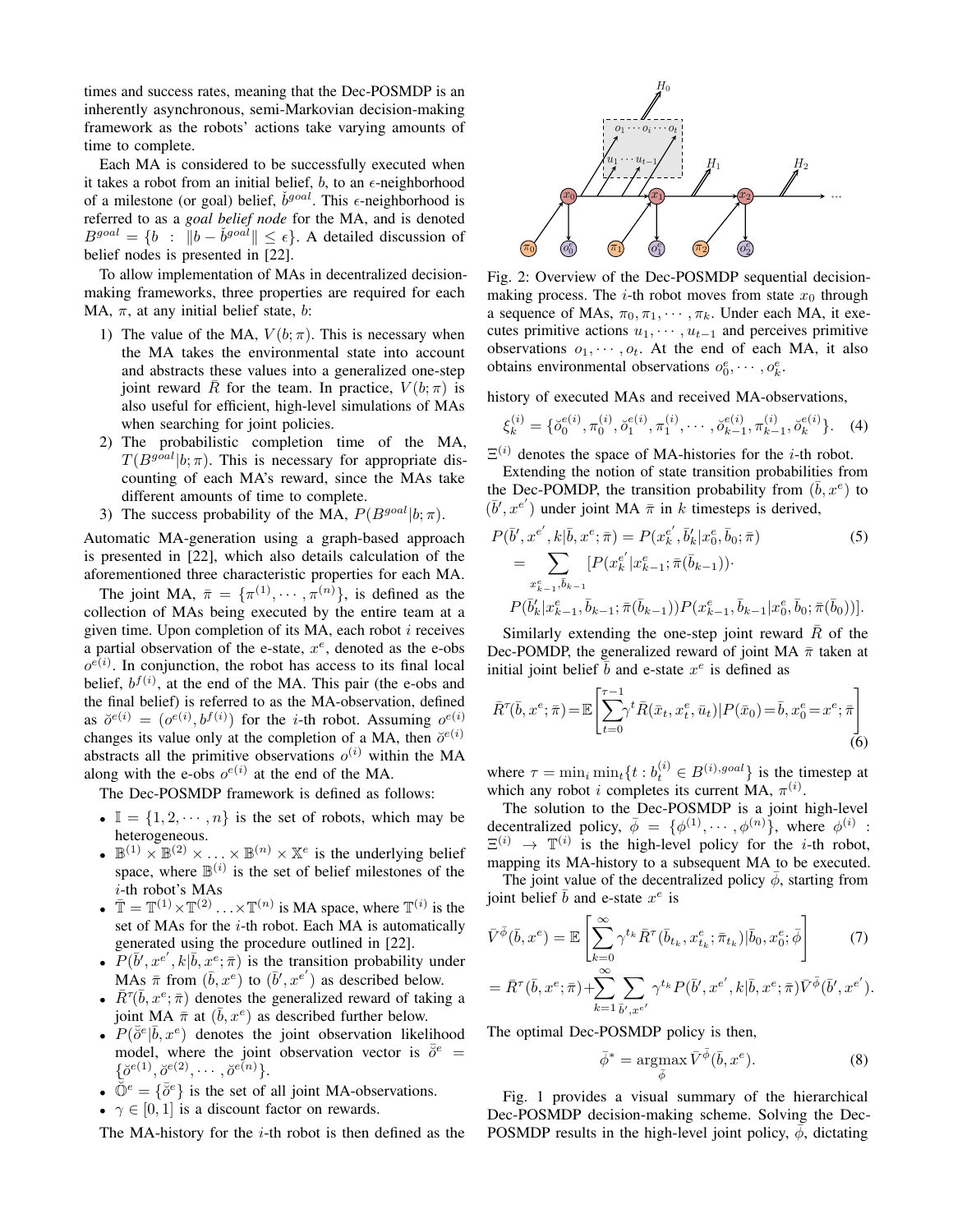the MA each robot should take based on its MA-history (the history of executed MAs and received MA-observations). The selected MA,  $\pi^{(i)}$ , for each robot *i* is itself a low-level policy mapping the robot's history of action-observations  $H^{(i)}$ to its next low-level (primitive) action,  $u^{(i)} \in \mathbb{U}$  (Fig. [1a\)](#page-2-1). Thus, the Dec-POSMDP solves the same base Dec-POMDP problem and results in a sequential decision-making process eventually leading to low-level actions and observations (Fig. [2\)](#page-3-0). However, its efficacy comes from solving the problem in a hierarchical manner — first selecting the MA for each robot, and then selecting the low-level action.

Although Dec-POSMDPs significantly reduce the Dec-POMDP problem through the use of MAs and the resulting hierarchical decision-making scheme, the optimization problem in [\(8\)](#page-3-1) is still challenging to solve. Section [II-C](#page-4-0) outlines a graph-based policy representation for infinite-horizon Dec-POSMDPs. Section [III](#page-4-1) presents a probabilistic algorithm to search for the optimal joint policy.

# <span id="page-4-0"></span>*C. Policy Representation as FSAs*

Recall that the joint policy  $\overline{\phi}$  is the collection of the individual policies of the robots  $\{\phi^{(1)}, \cdots, \phi^{(n)}\}$ . Policy execution is done sequentially (yet asynchronously) by the robots. Specifically, the *i*-th robot executes MA  $\pi_k^{(i)}$  $\binom{n}{k}$  at the k-th timestep. The robot will then receive its MA-observation,  $\check{\sigma}_{k+1}^{e(i)}$ , which it uses to select its next MA,  $\pi_{k+1}^{(i)}$ .

Each robot can represent its policy using a tree or graphbased controller (Fig. [1\)](#page-2-1), where the nodes represent the MAs the robot should execute and edges represent the MA-observation the robot receives after the MA execution. Formally, given controller node  $q^{(i)}$ , the decision tree/graph output function  $\pi^{(i)} = \lambda^{(i)}(q^{(i)})$  designates MA  $\pi^{(i)}$  to the i-th robot (Fig. [1b](#page-2-1) and [1c\)](#page-2-1). Following this MA, the robot transitions to the next decision node as determined by the transition function  $q^{(i)} = \delta^{(i)}(q^{(i)}, \delta^{e(i)})$ .

Note that a tree with infinite levels is required to store the policy for an infinite-horizon Dec-POSMDP (Fig. [1a\)](#page-2-1), making trees feasible only for finite-horizon problems. On the other hand, graphs or Finite State Automata (FSAs) allow solving of infinite-horizon Dec-POSMDPs since loops in the policy graph allow it to be executed indefinitely (Fig. [1c\)](#page-2-1). The number of nodes,  $N_n$ , in the FSA can be chosen a priori in order to constrain the policy size, alleviating out-of-memory issues which are prevalent in domains with long time horizons [25]. Although an optimal policy may require an infinite-sized graph for full representation [16], it has been shown that a finite-sized FSA can be used to represent a policy within  $\epsilon$ of the optimal value [8].

#### III. SOLVING DEC-POSMDPS USING PROBABILISTIC OPTIMIZATION

<span id="page-4-1"></span>This section introduces a probabilistic algorithm for solving Dec-POSMDPs using a graph-based policy representation. Existing methods for solving Dec-POSMDPs include Masked Monte Carlo Search (MMCS), which is heuristics-based and has no probabilistic guarantees, and Monte Carlo Search (random sampling of the joint policy space), which has poor empirical performance for large domains [22].

<span id="page-4-3"></span>

(a) Iteration 0. Since  $V_{w,0}$  is initialized to  $-\infty$ , all  $N_b = 6$  samples (red dots) are used to estimate  $\theta_1$  for the next iteration.



(b) Iteration 1. Note that one of the current iteration's  $N_b$  samples has a value lower than  $V_{w,1}$  (the minimum value from the previous iteration's  $N_b$  samples). Thus, this iteration only uses the best 5 samples (not 6) to estimate  $\theta_2$  for the next iteration.



(c) Iteration 2.  $f(x; \theta_k)$  incrementally converges towards a Dirac delta distribution centered at the optimal value.

Fig. 3: Overview of the CE method, with  $f(x; \theta_k)$  and  $V(x)$ plotted in green and blue, respectively. In this example,  $N_k =$ 3 (number of iterations),  $N_s = 12$  (number of samples per iteration), and  $N_b = 6$  (number of best samples used to update  $\theta_k$  in each iteration). The circles anchored to the x axis indicate the samples drawn from  $f(x; \theta_k)$  in each iteration, with the  $N_b$  best samples highlighted in red.

#### *A. Cross-Entropy Method*

The Cross-Entropy (CE) method is a probabilistic approach to stochastic optimization, targeted towards combinatorial optimization problems [23]. It performs well in large search spaces with many local optima, and has previously been used for policy search in MDPs [17] and Dec-POMDPs [19], where it was named the Direct CE Method (DICE) due to its direct search of the un-pruned joint policy space.

For a given optimization problem,

<span id="page-4-2"></span>
$$
x^* = \underset{x}{\operatorname{argmax}} V(x),\tag{9}
$$

the CE method maintains a sampling distribution  $f(x; \theta)$ , parameterized by  $\theta$ , which it uses to sample solutions x in the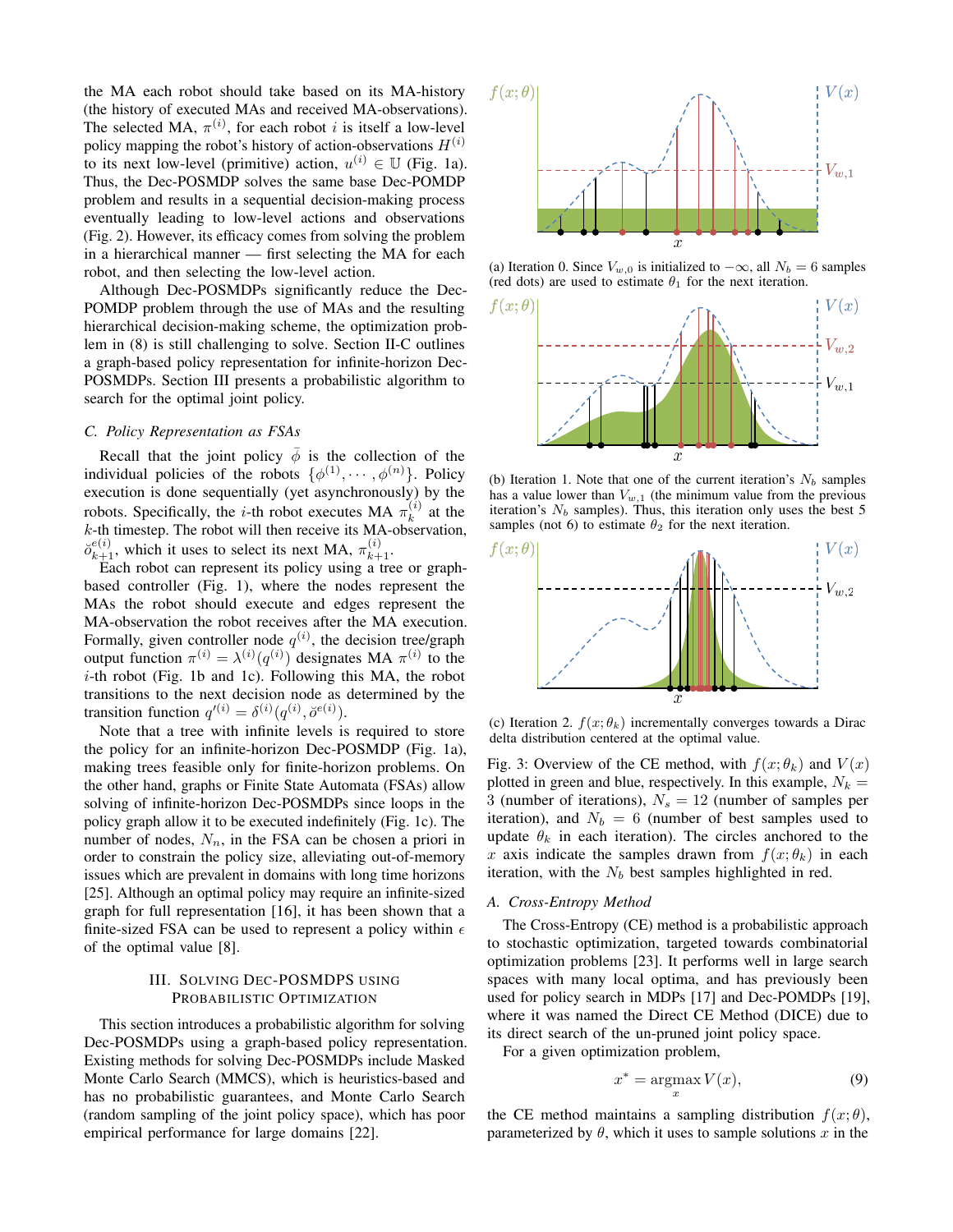search space. To solve [\(9\)](#page-4-2), the CE method iteratively updates  $f(x; \theta)$  such that samples drawn from it get progressively closer to the global optimum. This process is summarized as follows (see Fig. [3\)](#page-4-3):

- 1) Generate a set of samples **X** from  $f(x; \theta_k)$ , where k is the iteration number and  $\theta_0$  is the initial parameter vector. Fig. [3](#page-4-3) shows samples as circles on the  $x$  axis.
- 2) Use the best  $N_b$  samples  $X_b$  to calculate the Maximum Likelihood Estimate (MLE) of the parameter vector,  $\theta_{k+1}$  = argmax<sub> $\theta$ </sub>  $f(\mathbf{X_b}; \theta)$ . Note that samples with value  $V(x)$  less than  $V_{w,k}$  (the worst-performing sample from the previous iteration's best  $N_b$  samples) are rejected to counter convergence towards local optima. Fig. [3b](#page-4-3) illustrates an example of sample rejection.
- 3) Apply smoothed update to  $\theta_{k+1}$  (to further counter convergence towards local optima)

$$
\theta_{k+1} \leftarrow \alpha \theta_{k+1} + (1 - \alpha)\theta_k, \tag{10}
$$

where  $\alpha \in (0, 1]$  is the learning rate.

4) Repeat until convergence, return best sample  $x_b$ .

This process minimizes the KL-divergence between indicator function  $I_{(V(x)\geq V_{w,k})}$  and  $f(x;\theta_k)$ ,

$$
D_{KL}(I_{(V(x)\geq V_{w,k})}||f(x;\theta_k)),\tag{11}
$$

and empirically causes  $f(x; \theta_k)$  to converge towards a Dirac delta distribution centered at the optimal value [23] (Fig. [3c\)](#page-4-3).

# *B. G-DICE*

The CE method is extended to solve Dec-POSMDPs while using FSAs for policy representation. The resulting algorithm is called Graph-based Direct Cross Entropy (G-DICE).

Recall that the FSA for each robot,  $i$ , is characterized by two functions, the output function  $\lambda^{(i)}(q^{(i)})$  and the transition function  $\delta^{(i)}(q^{(i)}, \check{\sigma}^{e(i)})$ . Thus, G-DICE maintains two probability distributions at each FSA node  $q^{(i)}$ :

- 1) MA output function  $f(\pi^{(i)}|q^{(i)};\theta_k^{(i)(\pi|q)})$  $\binom{n}{k}$ , parameterized by  $\theta_k^{(i)(\pi|q)}$ . k
- 2) FSA transition function  $f(q^{(i)'}|q^{(i)},\breve{\sigma}^{e(i)};\theta_k^{(i)(q'|\dot{q},\breve{\sigma}^{e})})$  $\binom{(i)(q||q,o)}{k},$ parameterized by  $\theta_k^{(i)(q' | q, \delta^e)}$  $\frac{u}{k}$   $\frac{q}{q}$   $\frac{q}{q}$  .

For a simple implementation, a categorical underlying sampling distribution can be used (although more complex distributions may benefit certain domains). For each robot, both parameters are updated using the CE method. The result is a policy dictating deterministic selection of MAs  $\pi^{(i)}$  and node transitions based on each robot's MA-observations.

G-DICE is outlined Alg. [1.](#page-5-0) To search for the joint policy using G-DICE, an initial FSA with  $N_n$  nodes and  $|\vec{O}^e|$ outgoing edges from each node is created (Alg. [1,](#page-5-0) Line [4\)](#page-5-1), where  $N_n$  is chosen empirically based on system memory limitations and desired accuracy of the joint policy. The best-joint-value-so-far,  $\bar{V}_b$ , and worst-joint-value-so-far,  $\bar{V}_w$ , are initialized to  $-\infty$  (Alg. [1,](#page-5-0) Lines [5](#page-5-2)[-6\)](#page-5-3). The parameter vectors  $\theta_k^{(i)(\pi|q)}$  $\binom{i}{k}$  and  $\theta_k^{(i)}$   $\binom{q'}{q}$ ,  $\delta^e$ )  $\binom{a}{k}$   $\binom{q}{q}$  are initialized either using a priori knowledge, or more typically such that their associated distributions are uniform (Alg. [1,](#page-5-0) Lines [8](#page-5-4)[-9\)](#page-5-5).

In each iteration, batches of  $N_s$  policies are sampled using parameter vectors  $\theta_k^{(i)(\pi|q)}$  $\int_k^{(i)(\pi|q)}$  and  $\theta_k^{(i)}(q'|q, \delta^e)$  $\binom{u}{k}$  (4) $\binom{q}{k}$  (Alg. [1,](#page-5-0) Line [14\)](#page-5-6).

# Algorithm 1: G-DICE

<span id="page-5-0"></span>1 Procedure : G-DICE $(\bar{\mathbb{T}}, \bar{\breve{\mathbb{O}}}^e, \mathbb{I}, N_n, N_k, N_s, N_b, \alpha)$ 

- **2 Input** : MA space  $\bar{\mathbb{T}}$ , MA-observation space  $\bar{\mathbb{Q}}^e$ , robots I, number of nodes in graph  $N_n$ , number of iterations  $N_k$ , number of samples per iteration  $N_s$ , number of best samples retained  $N_b$ , learning rate  $\alpha$
- **3 Output** : best joint policy  $\bar{\phi}_b$
- <span id="page-5-1"></span>4 For each robot, initialize policy graph with  $N_n$  nodes and  $|\bar{\breve{\mathbb{O}}}^e|$  edges per node;

<span id="page-5-2"></span>
$$
\mathfrak{s}~~ \bar V_b \leftarrow -\infty;
$$

<span id="page-5-14"></span><span id="page-5-6"></span> $11$ 

<span id="page-5-9"></span><span id="page-5-8"></span><span id="page-5-7"></span> $22$ 

<span id="page-5-3"></span>
$$
\qquad \qquad \text{6}\ \bar{V}_{w,0}\gets -\infty;
$$

7 for  $i = 1$  *to*  $n$  **do**  $_{\alpha}(i)(\pi|\alpha)$ 

<span id="page-5-4"></span>
$$
\begin{array}{c}\n\mathbf{8} \quad \text{Initialize } \theta_0^{(i)(\pi|q)} \quad \forall q; \\
\mathbf{0} \quad \text{Initialize } \theta_0^{(i)(q'|q,\delta)} \quad \end{array}
$$

<span id="page-5-5"></span>9 
$$
\perp \text{Initialize } \theta_0^{(i)(q'|q,\delta)} \quad \forall q,\delta;
$$

$$
10 for k = 0 to Nk - 1 do
$$

list ← ∅; <sup>12</sup> for s = 1 *to* N<sup>s</sup> do <sup>13</sup> for i = 1 *to* n do 14 φ (i) ← sample π from f(π|q; θ (i)(π|q) k ) ∀q, sample q 0 from f(q 0 |q, o˘ e ; θ (i)(q 0 |q,o˘ e ) k ) ∀q, o˘; <sup>15</sup> V¯ <sup>φ</sup>¯ ← Evaluate φ¯={φ (1) , · · ·, φ(n)}; <sup>16</sup> if V¯ <sup>φ</sup>¯ ≥ V¯w,k then <sup>17</sup> φ¯ list ← φ¯ list ∪ φ¯; <sup>18</sup> V¯ list ← V¯ list ∪ V¯ <sup>φ</sup>¯ ; <sup>19</sup> if V¯ <sup>φ</sup>¯ > V¯ <sup>b</sup> then <sup>20</sup> V¯ <sup>b</sup> ← V¯ <sup>φ</sup>¯ ; <sup>21</sup> φ¯ <sup>b</sup> ← φ¯; b,list, V¯ b,list ← best N<sup>b</sup> policies in φ¯ list; <sup>23</sup> V¯w,k+1 ← min(V¯ b,list);

<span id="page-5-12"></span><span id="page-5-11"></span><span id="page-5-10"></span>24  
\n25  
\n26  
\n27  
\n28  
\n29  
\n20  
\n21  
\n22  
\n23  
\n24  
\n25  
\n26  
\n28  
\n29  
\n20  
\n21  
\n22  
\n23  
\n24  
\n25  
\n26  
\n27  
\n28  
\n29  
\n20  
\n21  
\n22  
\n23  
\n24  
\n25  
\n26  
\n
$$
\theta_{k+1}^{(i)(\pi|q)} \leftarrow \text{MLE of } \theta^{(i)(q'|\overline{q},\delta)}
$$
  
\n $\theta_{k+1}^{(i)(\overline{q}'|\overline{q},\delta)} \leftarrow \text{MLE of } \theta^{(i)(q'|\overline{q},\delta)}$  using  
\n $\theta_{k+1}^{(i)(\overline{q}'|\overline{q},\delta)} \leftarrow \alpha \theta_{k+1}^{(i)(\overline{q}'|\overline{q},\delta)} + (1-\alpha) \theta_k^{(i)(\overline{q}'|\overline{q},\delta^c)}$ ;  
\n29  
\n20  
\n21  
\n22  
\n23  
\n24  
\n25  
\n26  
\n28  
\n29  
\n20  
\n21  
\n22  
\n23  
\n24  
\n25  
\n26  
\n28  
\n29  
\n20  
\n21  
\n22  
\n23  
\n24  
\n25  
\n26  
\n28  
\n29  
\n20  
\n21  
\n22  
\n23  
\n24  
\n25  
\n26  
\n28  
\n29  
\n20  
\n21  
\n22  
\n23  
\n24  
\n25  
\n26  
\n28  
\n29  
\n20  
\n21  
\n22  
\n23  
\n24  
\n25  
\n26  
\n28  
\n29  
\n20  
\n21  
\n22  
\n23  
\n24  
\n25  
\n26  
\n28  
\n29  
\n20  
\n21  
\n22  
\n23  
\n24  
\n25  
\n26  
\n27  
\n28  
\n29  
\n20  
\n21  
\n22  
\n23  
\n24  
\n25  
\n2

<span id="page-5-13"></span>The policies are then evaluated using [\(7\)](#page-3-2). Policies with value lower than the previous iteration's worst value,  $V_{w,k}$ , are rejected (Alg. [1,](#page-5-0) Lines [17](#page-5-7)[-18\)](#page-5-8) and the best-policy-so-far,  $\bar{\phi}_b$ , is noted (Alg. [1,](#page-5-0) Line [21\)](#page-5-9). This process can be performed very efficiently through parallelization, since each sampled joint policy  $\phi$  is evaluated independently.

Following this, the best  $N_b$  policies from the list of sampled policies,  $\overline{\phi}_{list}$ , are used to calculate MLEs of parameter vectors (Alg. [1,](#page-5-0) Line [25](#page-5-10) and Line [27\)](#page-5-11). Parameter vectors are then updated in a smooth manner (Alg. [1,](#page-5-0) Line [26](#page-5-12) and Line [28\)](#page-5-13) and the process is repeated until  $N_k$  iterations are completed. Since the parameters and the best-policy-so-far,  $\bar{\phi}_b$ , are updated in each iteration, G-DICE can be stopped at any point to produce an approximation of the optimal joint policy as  $\bar{\phi}_b \approx \bar{\phi}^*$ . G-DICE is an anytime algorithm offering several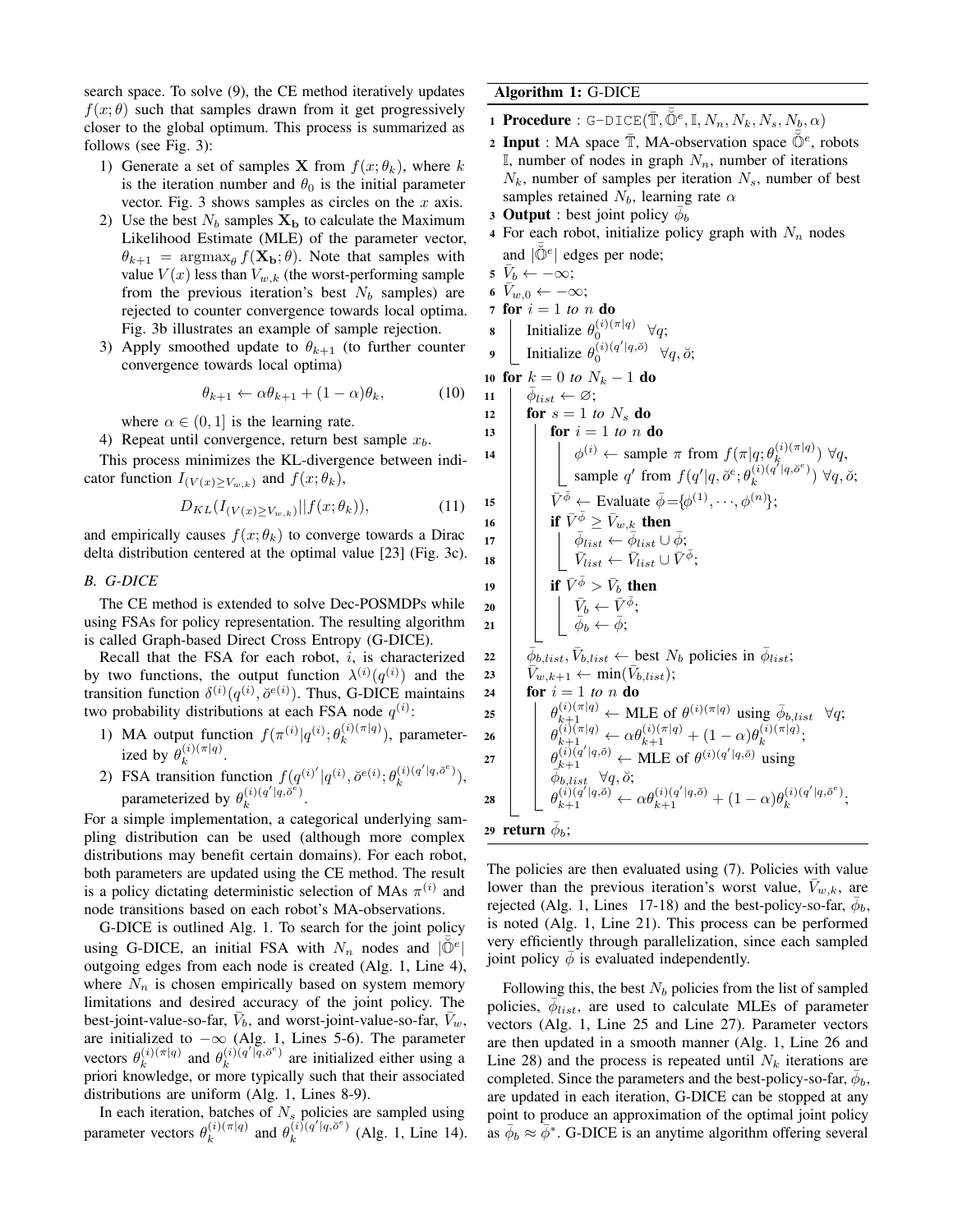advantages to the tree-based approaches utilized previously for Dec-POMDPs [19]. Usage of graphs allows solving infinitehorizon Dec-POSMDPs, since loops in the policy graph allow it to be executed indefinitely. Additionally, the number of nodes in the graph,  $N_n$ , can be fixed a priori to impose memory bounds on the policy, alleviating the memory issues that are prevalent in problems with long time horizons [25].

### *C. Complexity Analysis*

For a Dec-POMDP with  $n$  robots and finite horizon  $h$ , the total number of possible joint policies is

$$
O\Big[ (|\mathbb{U}^*|^{\frac{|\Omega^*|^h-1}{|\Omega^*|-1}})^n \Big],\tag{12}
$$

where  $|\mathbb{U}^*| = \max{\{|\mathbb{U}|^{(1)}, \cdots, |\mathbb{U}^{(n)}|\}}$  and  $|\Omega^*| =$  $\max\{|\Omega^{(1)}|, \cdots, |\Omega^{(n)}|\}\$ , the largest action-set and observation-set for any robot [19]. In [19], the cost of evaluating each policy using [\(2\)](#page-2-2) is shown to be

$$
O\left[|\bar{\mathbb{S}}| \cdot \frac{|\Omega^*|^{nh} - 1}{|\Omega^*|^{n} - 1}\right].
$$
\n(13)

For comparison, the complexity of solving Dec-POSMDPs using G-DICE can be considered by analyzing the joint policy sampling and evaluation steps, which are the most computationally-intensive portions of Alg. [1.](#page-5-0)

In Alg. [1,](#page-5-0) Line [14,](#page-5-6) a joint policy (FSA) is constructed by sampling a MA from  $f(\pi^{(i)}|q^{(i)};\theta_k^{(i)(\pi|q)})$  $\binom{n}{k}$ , which has complexity  $O[N_n \cdot |\mathbb{T}^*|]$ , where  $|\mathbb{T}^*| = \max\{| \mathbb{T} |^{(1)}, \cdots, |\mathbb{T}^{(n)}| \}.$ Additionally, in each FSA node, the transition to the next node is sampled from  $f(q^{(i)'}|q^{(i)},\breve{\sigma}^{e(i)};\theta_k^{(i)(q'|q,\breve{\sigma}^{e})})$  $\binom{[i]}{k}$  based on each robot's MA-observation history, which has complexity

$$
O\Big[(N_n)^2 \cdot \frac{|\breve{\mathbb{O}}^{e*}|^h - 1}{|\breve{\mathbb{O}}^{e*}| - 1}\Big].\tag{14}
$$

For most domains, this term dominates FSA construction. In each of the  $N_k$  iterations in G-DICE,  $N_s$  FSAs are constructed for each of the  $n$  robots. Therefore, the computational complexity of FSA construction in G-DICE is

$$
O\Big[n \cdot N_k \cdot N_s \cdot (N_n)^2 \cdot \frac{|\bullet^{e*}|^h - 1}{|\bullet^{e*}| - 1}\Big].\tag{15}
$$

In Alg. [1,](#page-5-0) Line [15,](#page-5-14) the joint policy is evaluated, which involves considering all possible state-observation histories of n robots. This evaluation occurs in each of the  $N_s$  samples for each of the  $N_k$  iterations, resulting in complexity

$$
O\Big[N_k \cdot N_s \cdot |\bar{\mathbb{S}}| \cdot \frac{|\tilde{\mathbb{O}}^{e*}|^{nh} - 1}{|\tilde{\mathbb{O}}^{e*}|^n - 1}\Big].\tag{16}
$$

# IV. EXPERIMENTS

This section presents a constrained multi-robot package delivery domain, as well as experimental results comparing G-DICE and MMCS [22] joint policy quality. The considered domain poses significant challenges for decentralized decisionmaking, due to its use of joint MAs requiring cooperation between multiple robots. The significant size of the policy search space  $(5.622e + 17$  cardinality when using a FSA with  $N_n = 13$  nodes) makes this problem extremely difficult for existing Dec-POMDP methods, thus making it a useful benchmark domain for Dec-POSMDPs.

# *A. Domain Overview*

The constrained package delivery domain considered was introduced in [22] and a single-robot POMDP variant was considered in [2]. This domain involves a team of robots retrieving packages from 2 base locations and transporting them to 3 delivery destinations. The team consists of two aerial robots (e.g., quadrotors) and one ground robot. The aerial robots can handle pickup and deliveries outside a regulated airspace, whereas the ground robot is restricted to deliveries within the regulated airspace. The aerial robots can transfer packages to the ground robot at a rendezvous destination. Each package has a size and delivery destination descriptor, which is observed by the robots as an environment observation  $o^e$ . The team is rewarded only when a package is delivered to the correct delivery destination.

Single and multi-robot MAs are used in this domain, and can be generated automatically using the procedure outlined in [22]. Due to the underlying sources of uncertainty in the domain, the MAs have probabilistic success rate and completion times. The MAs are summarized as follows:

- Go to base  $Base_j$  for  $j \in \{1,2\}$
- Go to delivery destination  $Dest_j$  for  $j \in \{1, 2, r\}$ , where  $Dest<sub>r</sub>$  is the destination in the regulated airspace.
- Jointly go to delivery destination  $Dest_j$  for  $j \in \{1,2\}$
- Individually/jointly pick up package
- Individually/jointly put down package
- Go to rendezvous location
- Place package on ground robot
- Wait at current location for 1 timestep

Refer to [22] for detailed domain and MA descriptions.

### *B. Results*

Existing Dec-POSMDP solution methods such as MMCS [22] are heuristics-based and generally have no probabilistic guarantees. In this section, MMCS is used as a baseline for comparisons with the proposed algorithm in this paper, G-DICE, applied to the constrained package delivery domain.

Table [I](#page-7-0) presents an overview of joint policy value for G-DICE (14.44), MMCS (4.53), and Monte Carlo Search (2.07). Parameter values used for G-DICE results in this table were  $N_k = 100$ ,  $N_s = 100$ ,  $N_b = 10$ ,  $N_n = 13$ , and  $\alpha = 0.1$ . G-DICE significantly outperforms MMCS in policy quality. Due to the large cardinality of the policy space, an exhaustive search for the optimal policy is infeasible.

G-DICE policy value as a function of learning rate,  $\alpha$ , is shown in Fig. [4a.](#page-7-1) As the learning rate increases, the policy tends to converge to a local optima and therefore suffers in quality. This is illustrated in Fig. [4b,](#page-7-1) which shows convergence characteristics for G-DICE with varying learning rates. Lower learning rates increase convergence time, although with nearoptimal policy value. The trade-off between policy quality and convergence time is prevalent in stochastic search algorithms, and recent research has focused on developing adaptive learning rates or removing them altogether for algorithms such as stochastic gradient descent [24]. In the package delivery domain, a learning rate of  $\alpha = 0.2$  was empirically found to provide a suitable balance between solution quality and convergence time. This analysis, however, motivates future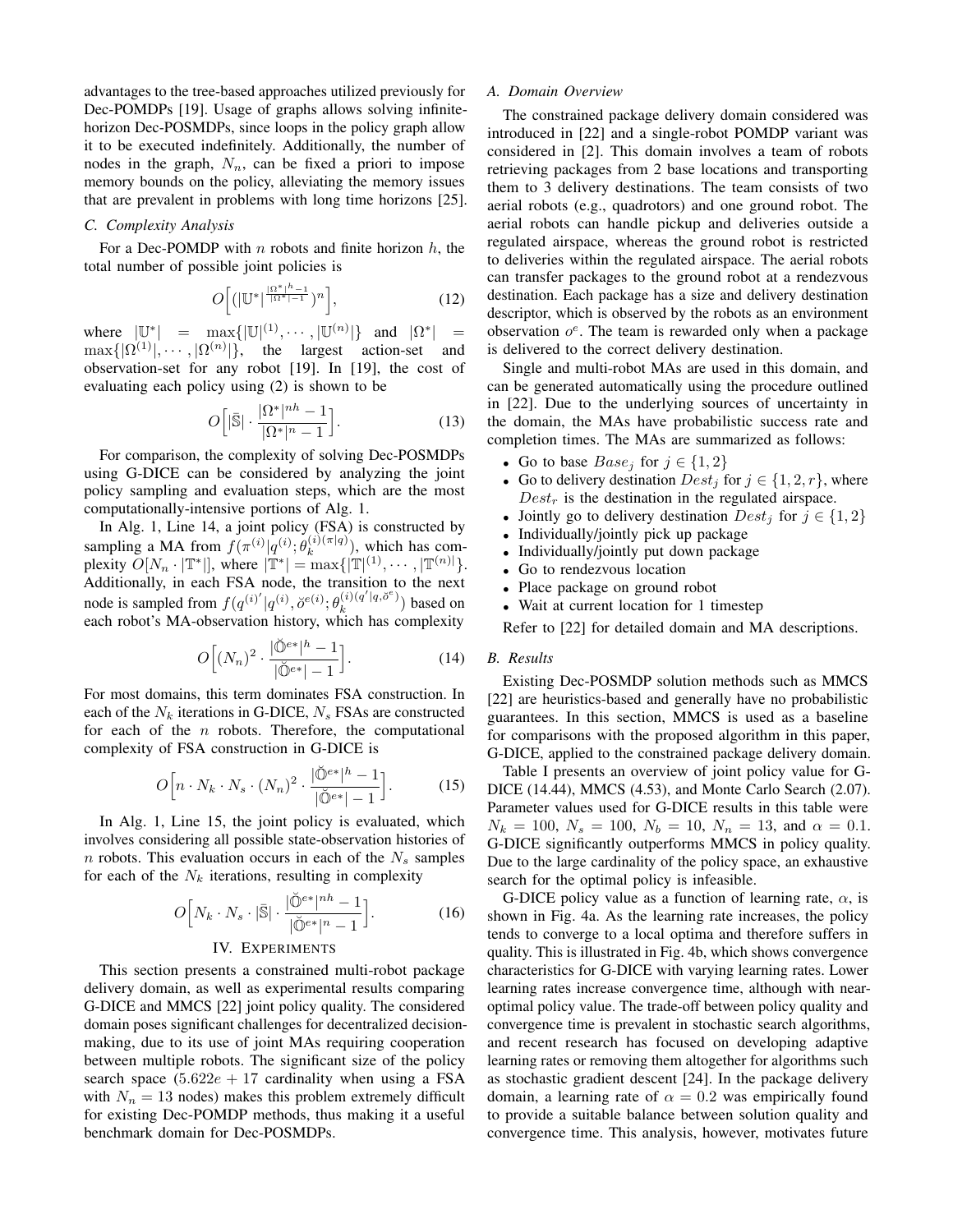<span id="page-7-0"></span>

| <b>Algorithm</b>   | <b>Max Policy Value</b> |
|--------------------|-------------------------|
| Monte Carlo Search | 2.07                    |
| <b>MMCS</b>        | 4.53                    |
| <b>G-DICE</b>      | 14 44                   |

TABLE I: Comparison of the maximum policy values.

work in the area of developing adaptive learning rates for G-DICE, which would be highly beneficial for online planning with limited computational resources.

Fig. [5a](#page-8-0) shows G-DICE policy values as a function of the number of FSA nodes,  $N_n$ . Increasing the number of FSA nodes improves solution quality, primarily since the policy fidelity is improved. Larger policy graphs are able to store more accurate representation of action-observation histories for the robots, improving the decision-making. However, as Fig. [5b](#page-8-0) illustrates, graphs with more nodes require longer time for convergence, since the cardinality of the policy search space increases. Once a large enough  $N_n$  is chosen, increasing the number of nodes does not lead to significant improvement in the policy value. In the package delivery example,  $N_n \geq 10$ results in policies with similar values. These plots suggest a trade-off related to the graph size, similar to the one presented for learning rate, where increasing policy size improves solution quality at the expense of convergence time. Investigation of automatic determination of graph size using a Bayesian nonparametric approach was done in [15]. A key advantage of the FSA representation is that for a given problem, the number of nodes can be automatically selected in order to adhere to memory limitations.

Case studies of varying policies as a function of controller size can be done using Fig. [5b.](#page-8-0) For instance, the  $N_n =$ 2 policy has zero joint value, since there are not enough nodes to perform the sequence of MAs required for even a single package delivery (which needs at least 3 MAs: pickup, transport, and dropoff). The  $N_n = 3$  graph, as expected, yields a policy with positive value. This policy involves each robot picking up a package, delivering it to one of the destinations, dropping it off, and remaining at the delivery destination. Once the delivery is completed using the  $N_n = 3$  policy, the combination of MAs possible in a 3-node graph have been exhausted, and the robot does not have the ability to travel to a base location for an additional pickup. This policy is a direct result of the constraints imposed on graph size, and serves as a check to ensure that the joint policies produced by G-DICE are intuitively valid.

To further quantify the performance advantage of G-DICE over MMCS and Monte Carlo Search, Fig. [6](#page-8-1) compares success probability of delivering a given minimum number of packages for all methods, within a fixed mission time horizon. Results were generated over 250 simulated runs with randomly-generated packages and initial conditions. Using the Monte Carlo Search policy, probability of successfully delivering 3 or more packages given a fixed time horizon is near-zero. The MMCS policy successfully delivers a larger number of packages, although struggling to deliver more than 4 or 5. The G-DICE policy (with  $N_n = 13$  and  $\alpha = 0.2$ ) clearly outperforms the other methods, delivering up to 3 packages with probability 1.0, and up to 6 packages with probability of approximately 0.8. The probability of delivering

<span id="page-7-1"></span>

(a) Max joint value obtained for the package delivery domain using G-DICE, with varying learning rate  $\alpha$ .



(b) Effect of learning rate,  $\alpha$ , on convergence.

Fig. 4: G-DICE policy results for constrained package delivery domain, with varying learning rate  $\alpha$ .

9 or more packages becomes near-zero, due to the imposed time cutoff constraining the number of deliveries possible. These results indicate that G-DICE significantly outperforms MMCS in terms of policy quality. This is primarily due to the greedy policy selection process used in MMCS, which often results in the algorithm getting stuck in local optima. In contrast, G-DICE takes specific steps to avoid this, by applying a smoothed update to its parameter vectors (Alg. [1,](#page-5-0) Line [26](#page-5-12) and Line [28\)](#page-5-13) while tracking performance of the worst policies using  $\bar{V}_{w,k}$ . While the approach used in [3] can be used for this problem domain, we believe that G-DICE will be more scalable (but without the same convergence guarantees). A direct comparison to [3] will be considered in future work.

### V. CONCLUSION

This paper proposed a probabilistic method for solving multi-robot planning under uncertainty problems posed as Dec-POSMDPs. It motivated the solving of Dec-POSMDPs from a combinatorial optimization perspective, presenting a cross-entropy based algorithm, G-DICE, and associated complexity analysis. For the constrained package delivery under uncertainty problem, G-DICE was shown to significantly outperform existing Dec-POSMDP solution methods, resulting in a high-quality joint policy despite the very large cardinality of the policy search space.

#### **REFERENCES**

[1] A.-a. Agha-mohammadi, S. Chakravorty, and N. Amato, "FIRM: Sampling-based feedback motion planning under motion uncertainty and imperfect measurements," *International Journal of Robotics Research (IJRR)*, vol. 33, no. 2, pp. 268–304, 2014.